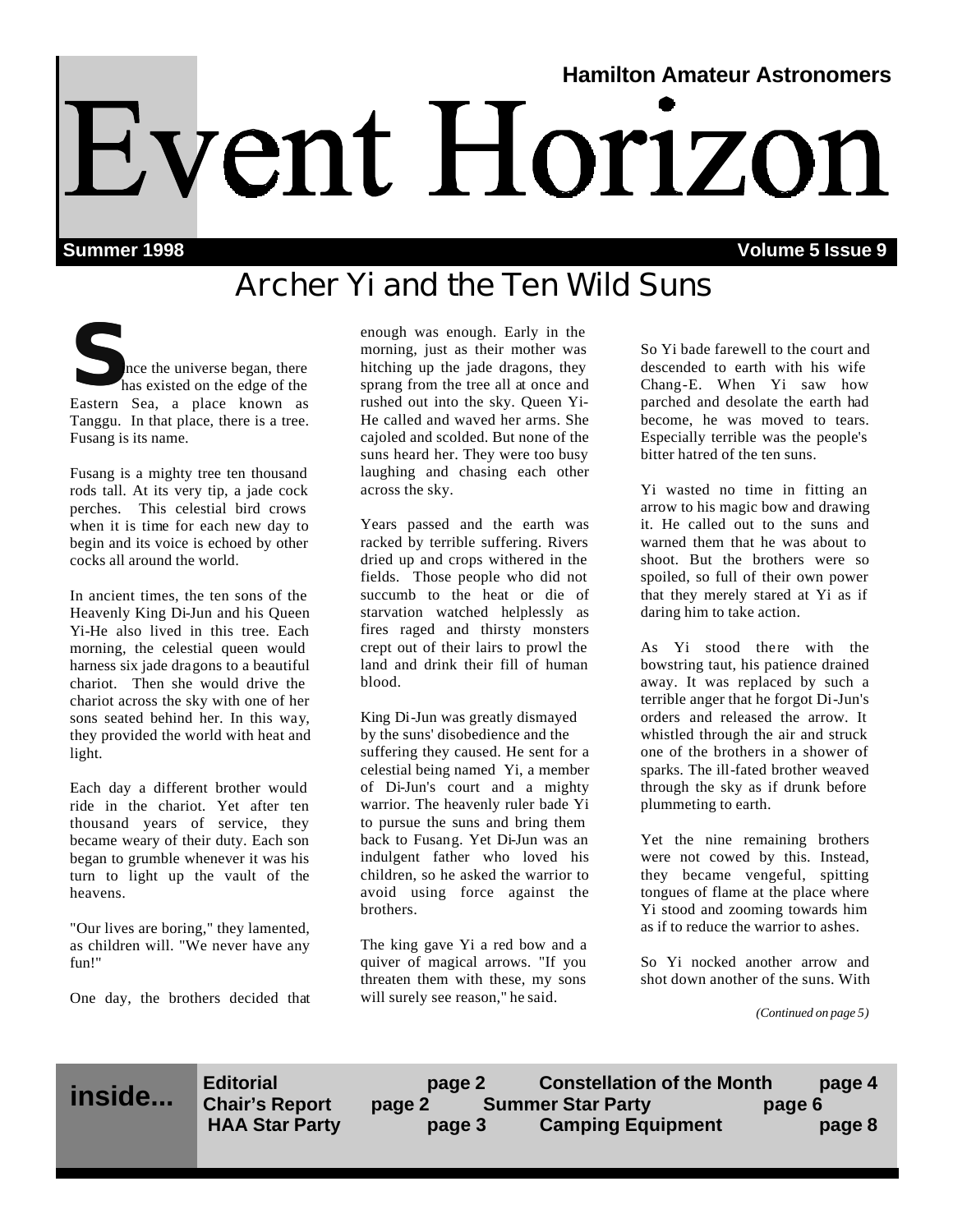## **Chair's Report**

**S**ome of you will be reading<br>
this summer issue of Event<br>
Horizon at Starfest. I hope<br>
that everyone has had an astronomy ome of you will be reading this summer issue of Event Horizon at Starfest. I hope filled summer so far whether or not you attended one of the many star parties in Southern Ontario and New York State. We got off to a great start with our own HAA Star Party at Silent Lake in June. For details see my article elsewhere in this issue.

It's unfortunate that the next two star parties were held on the same weekend in July. It was a choice between the darker skies of North Bay and the relatively mosquito free Huronia Star Party. I can't tell you about the star party at North Bay but Huronia was very successful this year. We had three clear nights in a row with reasonably dark skies. Saturday night was especially nice. The featured evening speakers were Paul Delany from York University on Friday night and Terrance Dickenson

on Saturday night. Both talks were excellent. Look for a repeat performance of Paul Delany's talk at our own HAA meetings in the coming season.

In case any of you have forgotten, we are having a photo contest for a colour cover on our fifth anniversary edition of Even Horizon in November.

It's a bit late to use at most of the summer's star parties but I have included a camping/observing checklist that you should find useful. If you think that I have missed any items from the list please let me know.

> *Stewart Attlesey attlesey@interlog.com*



## **Editorial**

Solution of the University of the University of the position of editor. ince Tracy Webb has gone to the University of Toronto to pursue a PhD, I have taken

Putting together this special issue of the Event Horizon was a lot of fun, and I would like to thank everyone who sent in articles. The deadline for submission of articles for the September newsletter is Friday, September 4th. Articles and pictures can be e-mailed to me, or you can call me for other methods of getting your article or picture into the newsletter.

> *Rosa Assalone 540-8793 assalor@mcmaster.ca*



**External Structure 1.5 Format Property**<br>
publication of the Hamilton Amateur Astronomers (HAA).

The HAA is an amateur astronomy club dedicated to the promotion and enjoyment of astronomy for people of all ages and experience levels

The cost of the subscription is included in the \$15 individual or \$20 family membership fee for the year. Event Horizon is published a minimum of 10 times a year.

#### **HAA Council**

| Chair             | <b>Stewart Attlesey</b>            |
|-------------------|------------------------------------|
| Second Chair      | <b>Grant Dixon</b>                 |
| Secretary         | Marg Walton                        |
| Treasurer         | Barbara Wight                      |
| Education Dir.    | <b>Grant Dixon</b>                 |
| Obs. Dir          | Tony Wallace                       |
| Editor            | Rosa Assalone                      |
|                   | Membership Dir. Martha Milkeraitis |
| <b>HAJA</b> Coord | Rosa Assalone                      |

#### **Councillors**

 Ann Tekatch Rob Roy Ray Badgerow Doug Welch

**Web Site http://www.science.mcmaster.ca/HAA/** 

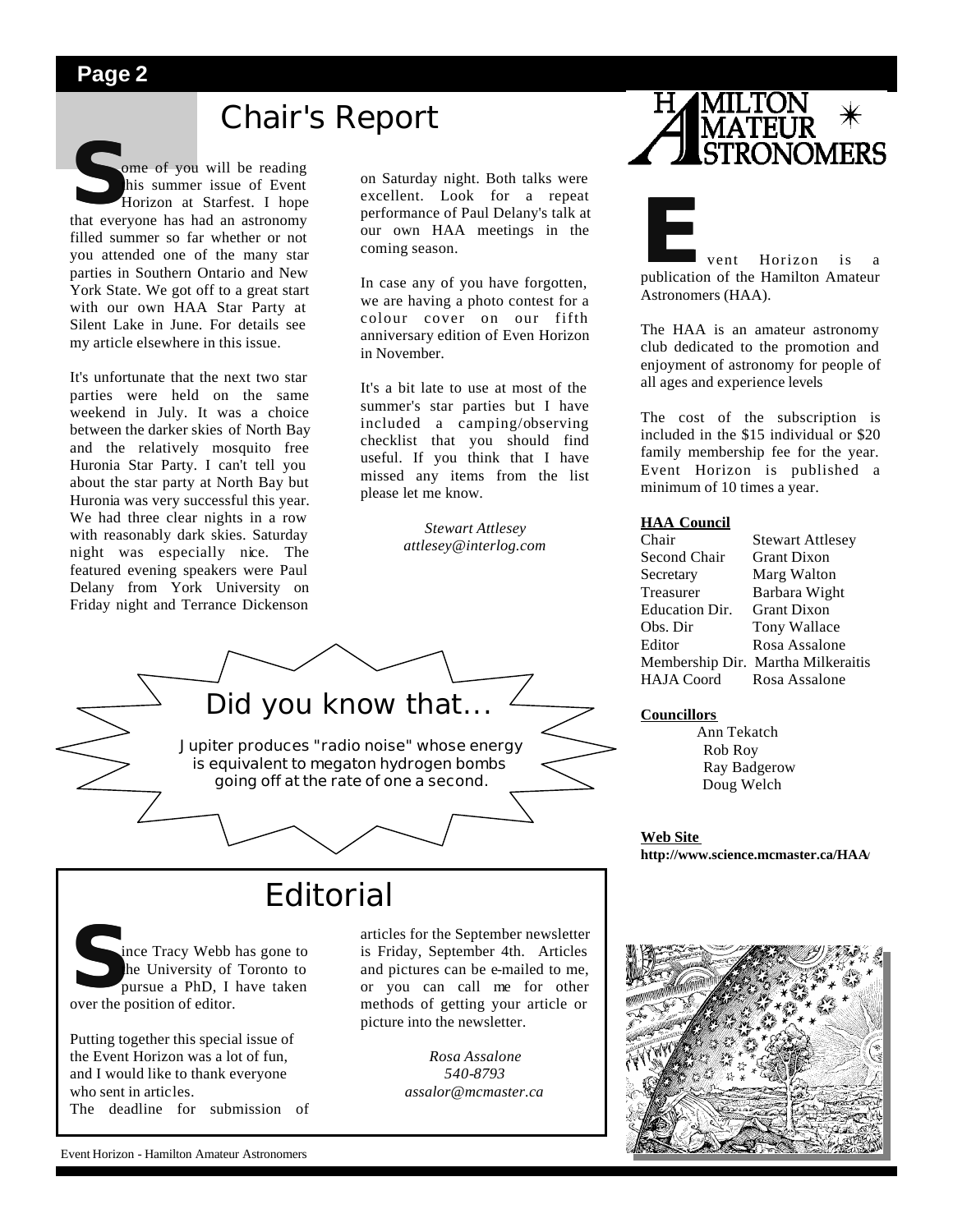## **HAA Fall Star Party - September 18-20**

**W**e've decided to have a second HAA star party at Silent Lake Provincial Park in September. The campground is very picturesque and should be especially so this time with autumn approaching. There is plenty to do at this park, including hiking, canoeing and swimming, even bike riding seems popular there. You can also explore abandoned mines in the area, and the town of Bancroft, "gem capital of Ontario", is about ten or so minutes up the road. The campsites are set within the woods which means you can sleep in in the mornings after a night of observing without the sun blazing down on your tent. This means, however, that to do astronomy we have to go to the parking lot of the day-use area near the front gate, so be prepared to put your telescope up and take it down again each night.

Silent Lake Provincial Park is located on Highway 28, north of Peterborough. It's takes about 3 1/2 to 4 hours to drive there. From Toronto, take Highway 401 east, past Bowmanville, to Highway 115. Then take Highway 115 north to Peterborough. Driving through Peterborough you want to pick up route 29 north (previously called Highway 28), but the city is poorly signed for this, and you can easily get lost here. You might just have to stop and ask for directions as necessary. I think almost all of us got lost in Peterborough last time, but, as far as I know, we all made it eventually to the star party! North of Peterborough, route 29 eventually becomes Highway 28 again. Follow Highway 28 past Lakefield (stop in Lakefield for ice-cream in the icecream parlor on the north side of bridge, opposite the war monument as I recall) and past Apsley till you come to Silent Lake. The best plan is to have an Ontario road map which is as up-to-date as you can find, one which shows Route 29 going north out of Peterborough.

It won't be necessary to reserve a campsite this time. Stewart Attelsey has suggested that when you arrive at the park to check the bulletin board at the gate to see where others are camping and/or to post a notice of your own to say where you are camped. The regular campsites in the loop containing sites 49-58 where some of us camped last time were very nice, and this area has a full service washroom facility with free showers close by. There is also an area for trailers which has electrical hookups in a different part of the park.

If you would like to reserve your campsite call (613) 339-2807. The fee is \$17.75/night, plus a \$6.00 reservation fee. You'll need to provide your credit card number, but you can pay by cash at the park when you arrive. For mo re information about Silent Lake, call the Ministry of Natural Resources at

#### (416) 314-2000.

If you have any questions, please contact me at (905) 846-8990, or by e-mail at bx057@torfree.net.

Remember that you don't need a telescope to attend the star party. Other members are always willing to let others experience the awesomeness of the night sky as seen through their equipment and to share their expertise and experiences. And don't forget, as Terence Dickinson always reminds us, binoculars are an excellent and recommended tool for learning about the night sky. Hope to see you there.

*Juliana Light*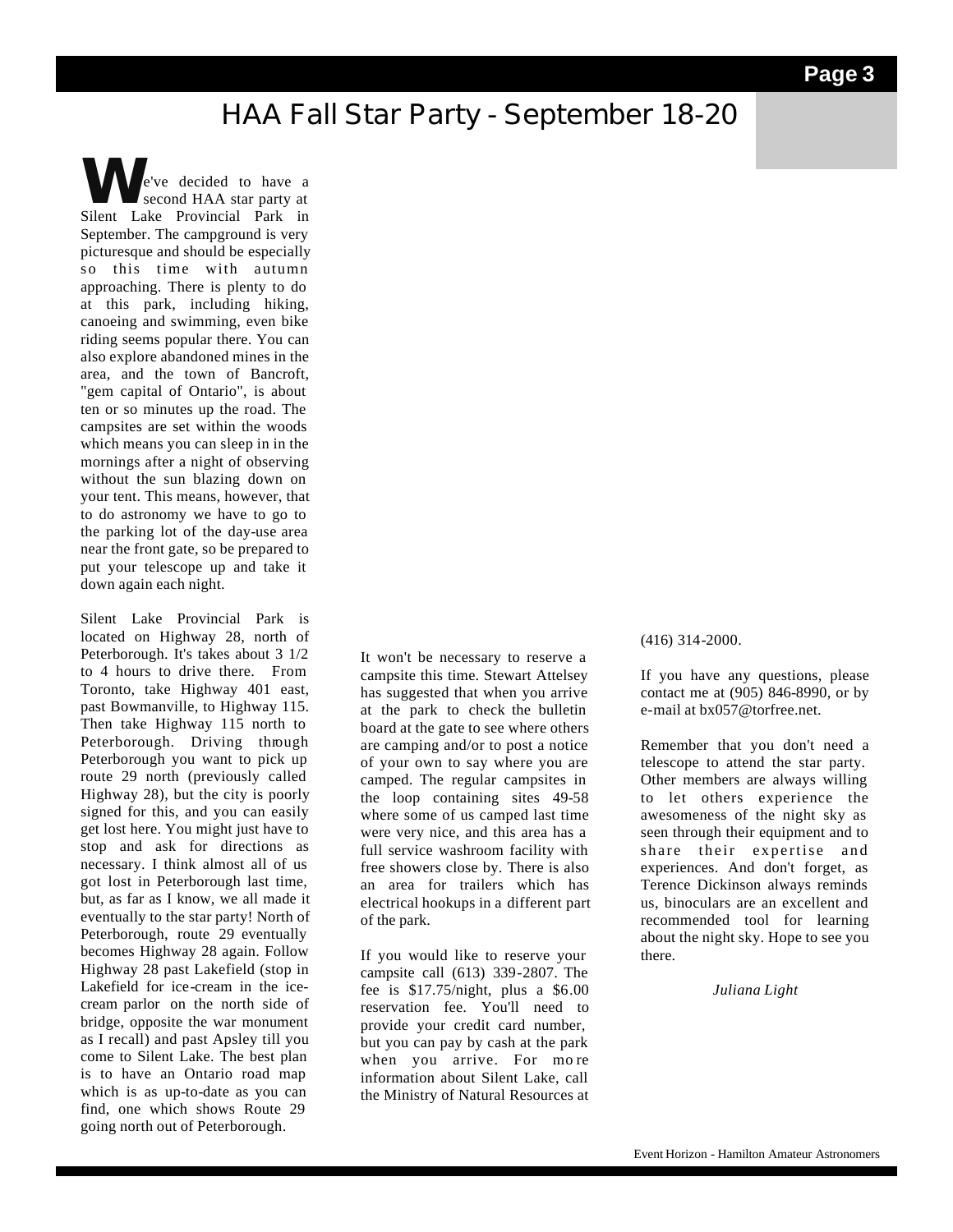## **Constellation of the Month: Cepheus**

#### *by Margaret Walton*

Cepheus is the King of Joppa. He is the husband of Cassiopeia and the father of Andromeda. In the sky, Cepheus lies beside his wife Cassiopeia and Draco. The constellation looks like a simple drawing of a house with four sides and a steep roof. Its midnight culmination is at the end of August.

between 3.6 and 5.1.

VV Cephei - This is an eclipsing binary with a period of 7430 days. It is one of the largest known stars and is orange in color. It has a smaller blue companion star.

Alpha Cephei - This star lies near the path traced by the Earth's axis in space and will replace Polaris as the



#### **Stars**

Delta Cephei - This is the original Cepheid variable. It was discovered to be a star of this type in 1784. It is a yellow supergiant with a diameter 25-30 times that of our sun. Its magnitude varies from 3.5 to 4.4 in 5 days, 9 hours. It has a blue 6th magnitude companion.

Mu Cephei - This is called the Garnet Star and is one of the reddest of all the naked eye stars. It is also a variable, with a magnitude

pole star. It will be closest to the Pole about 7500 A.D..

#### **Objects to see in Cepheus**

NGC 188 - This is the oldest known galactic star cluster with an estimated age of 12-14 billion years. It is 5000 light years away and contains about 120 stars. It is a large, rich cluster with a magnitude of 8.1.

NGC 2276/2300 - This is a pair of interacting galaxies. 2300 is bright, large and slightly elongated. 2276 is large and faint with many arms.

NGC6939 - An open cluster of about 80 stars with a magnitude of 7.8.

NGC6951 - A bright, large, slightly elongated galaxy.

NGC7129 - A large, loose open cluster of 10 stars involved in faint reflection nebulosity.

NGC7142 - A large, rich cluster of about 100 stars. It has a magnitude of 9.3.

NGC 7510 - A rich, fan-shaped cluster of about 60 stars with a magnitude of 7.9.

NGC7822 - A large, faint arc of nebulosity, possibly a supernova remnant.

IC1396 - A cluster of 50 stars involved in faint emission nebula. It has a magnitude of 3.5.

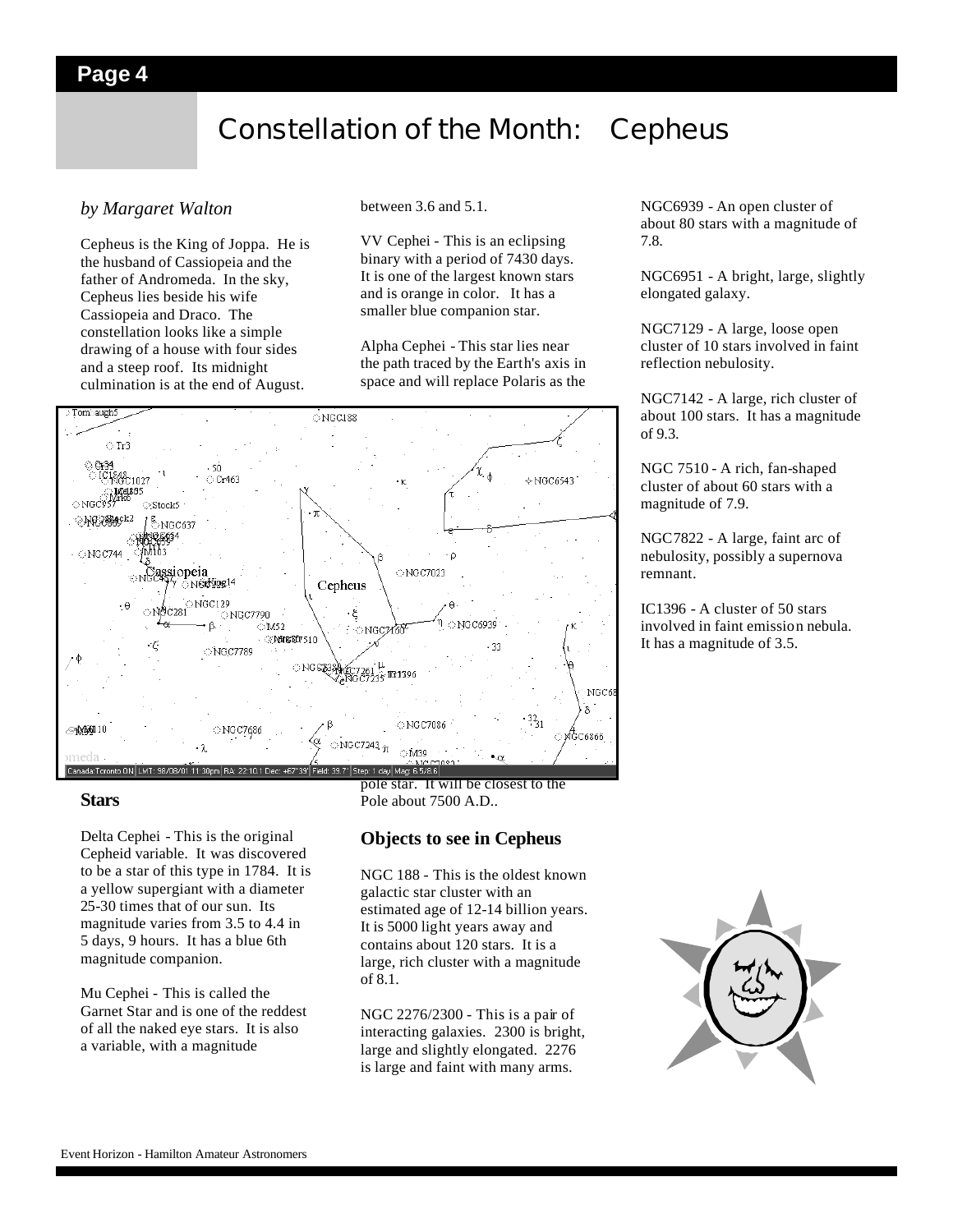## **HAA Sweatshirts & T-shirts**

**G**ood news! The sweatshirts and Tshirts will be ready and available at Starfest. If you ordered a shirt, you will be able to pick it up from Stewart Attlesey or Margaret Walton at Starfest during the weekend of Aug.20-23.

The remaining shirts can be picked up at our first meeting in September (Sept. 11) at the Spectator Building, or you can call

me to arrange to pick them up at my place before then.

If you didn't order a shirt, there are a few still available and they will be for sale at the Sept. 11th meeting on a "first come, first served" basis.

> *Ann Tekatch 575-5433*

- ☆ September 14th, 8pm
- ☆ **'A Naturalists' Guide to Star**
- $\frac{1}{2}$ **Gazing'**
- by Terence Dickinson  $\frac{1}{2}$
- ☆
- A Free Presentation by The ☆
- Hamilton Naturalists' Club ☆
- Royal Botanical Gardens

☆

**Headquarters** 680 Plains Road West Burlington

Please join us - everyone is welcome.

Our club is a 500 member non-

☆ profit organization dedicated to the ☆ study, appreciation and conservation of wild plants and ☆ animals. Everyone is welcome to ☆ attend our monthly meetings.

- ☆
- ☆
- ☆
- ☆



### **THE NEW YORK CHANGE 1989**<br> **THE MONDER HANGE HANGE HANGE ASTRONOMER WILL BE MONDAY,** Hamilton Amateur Junior September 21st, 1998 at 7pm. All children between the ages of 4 and 12 are welcome to attend.

If you require more information, or if you are interested in helping with HAJA once a month (it is lots of fun!), please contact Rosa at 540- 8793

#### Wild Suns...

*(Continued from page 1)*

two of them gone, the air was noticeably cooler. The people gathered around Yi, cheering him on and praising his skill with the bow.

When the third sun fell to earth, the remaining brothers at last became frightened. "Run," they shouted to each other. "He means to end our lives!"

But the people pleaded with Yi. "Don't spare them! If you do, they will return to wreak havoc once again."

So Yi fired until his quiver was empty and only one sun remained in the sky. The last brother fled to Fusang and hid there for a few days. During that time the rains came to fill

the rivers and bring life to the

parched earth.

After that time, the sun rode quietly in the back of his mother's chariot. He served the people 365 days a year and never again made mischief in the sky.

When the people saw that the sun was sincere about his duties, they at last put away their hatred.

*A Chinese legend transcribed by Denise Kaisler kaisler@astro.ucla.edu*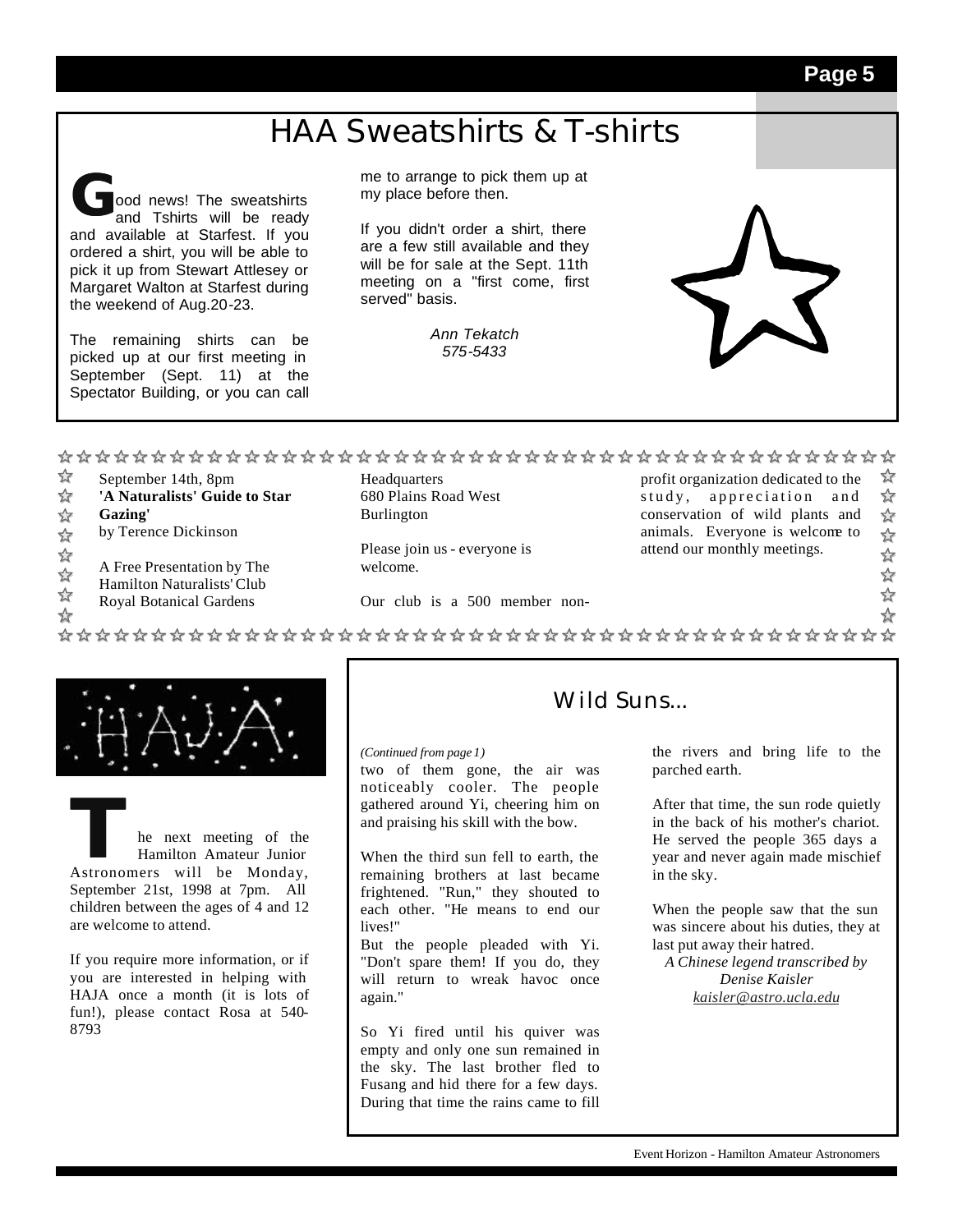# HAA Star Party '98

**S**soon after we formed the HAA
we decided to have our own<br>
"star parties" but with a<br>
difference. There would be no oon after we formed the HAA we decided to have our own "star parties" but with a registration fees, no speakers, no swap table and no Saturday night roast beef dinner. It would just be a group of people getting together to enjoy observing. Our first star party was held at Silent Lake south of Bancroft, Ontario. Everyone enjoyed the dark skies but it was quite a drive and there were plenty of mosquitoes. For the next three years we held our parties at the York Soaring Club near Arthur, Ontario. The Soaring club was more convenient but we didn't have the best of luck with the skies and a neighbour who likes floodlights. As a result we decided to return to Silent Lake this year.

Without a doubt the HAA's 1998 star party was the best ever. Once the Sun finally went down on Friday night the view of the Milky Way made it worth the long drive and the mosquitoes. I should explain why I said "finally". Due to the numerous star parties held throughout the summer in Ontario and New York State we have little choice but to hold ours in June. This year our weekend coincided with the Summer Solstice, which has the shortest night of the year. It's amazing how long it takes for the glow in the north sky to disappear at the Solstice. We had some brief patches of cloud on Friday night but they cleared away before we considered packing up. During the day on Saturday there were quite a few clouds and some of us had to endure a twenty-minute downpour. That Saturday night the sky started off cloudy but fourteen of us gathered near the lake in the day use area anyway in anticipation. While we waited we were treated to the excellent guitar playing of John McLoy. Muskol stocks rose that day due to the efforts of Bill Tekatch to

chase away the mosquitoes. I had a more environmentally friendly solution called a bug jacket. A certain unnamed member who has undergone a temporary nine month weight gain referred to it as a geeky bug jacket but I think that she was just envious. One interesting effect of wearing the jacket was the diffraction patterns that could be seen around bright stars. As you have probably surmised I needed to unzip the hood to do some serious viewing.

To give you some idea of how good the skies turned out, I was able to finally see an object that has eluded me for some time. Everyone is familiar with the globular cluster M13 in Hercules and many of you have seen the nearby magnitude 12 galaxy NGC6207. The object that I was trying to locate is a magnitude 15.5 gala xy, IC4617, located between these two objects. You can imagine that if such a faint object can be found (albeit in a 20" scope) the brighter objects such as M13 could be seen in greater detail also.

The campgrounds are almost perfect for our star party. The camping sites are well spaced and in the shade so you can sleep late after a long night. Purists might say that it wasn't real camping at Silent Lake due to the hot showers and flush toilets! I should also mention that Silent Lake lives up to its name; it really is quiet there. No motorized boats are allowed but you can rent a canoe. If you are looking for something else to do during the day, there are many hiking trails to explore. In addition, you don't have to travel very far to do some rock hounding. The Bancroft Chamber of Commerce has a complete list of locations and you can even rent a rock hammer from them.

And now for some good news, we had such a positive experience that we are going back for the September 19<sup>th</sup> and 20<sup>th</sup> weekend. This should be even better than in June since the Sun will be setting much earlier and NO MOSQUITOES! The only caution is that you need to be prepared for some potentially cold nights. They don't take reservations this late in the season so all you have to do is show up. If you are the first one to arrive post a notice on the bulletin board to show which campsite you have chosen. Silent Lake is easy to find since the entrance is right on Highway 28 about 30 Kilometres south of Bancroft.

*Stewart Attlesey*